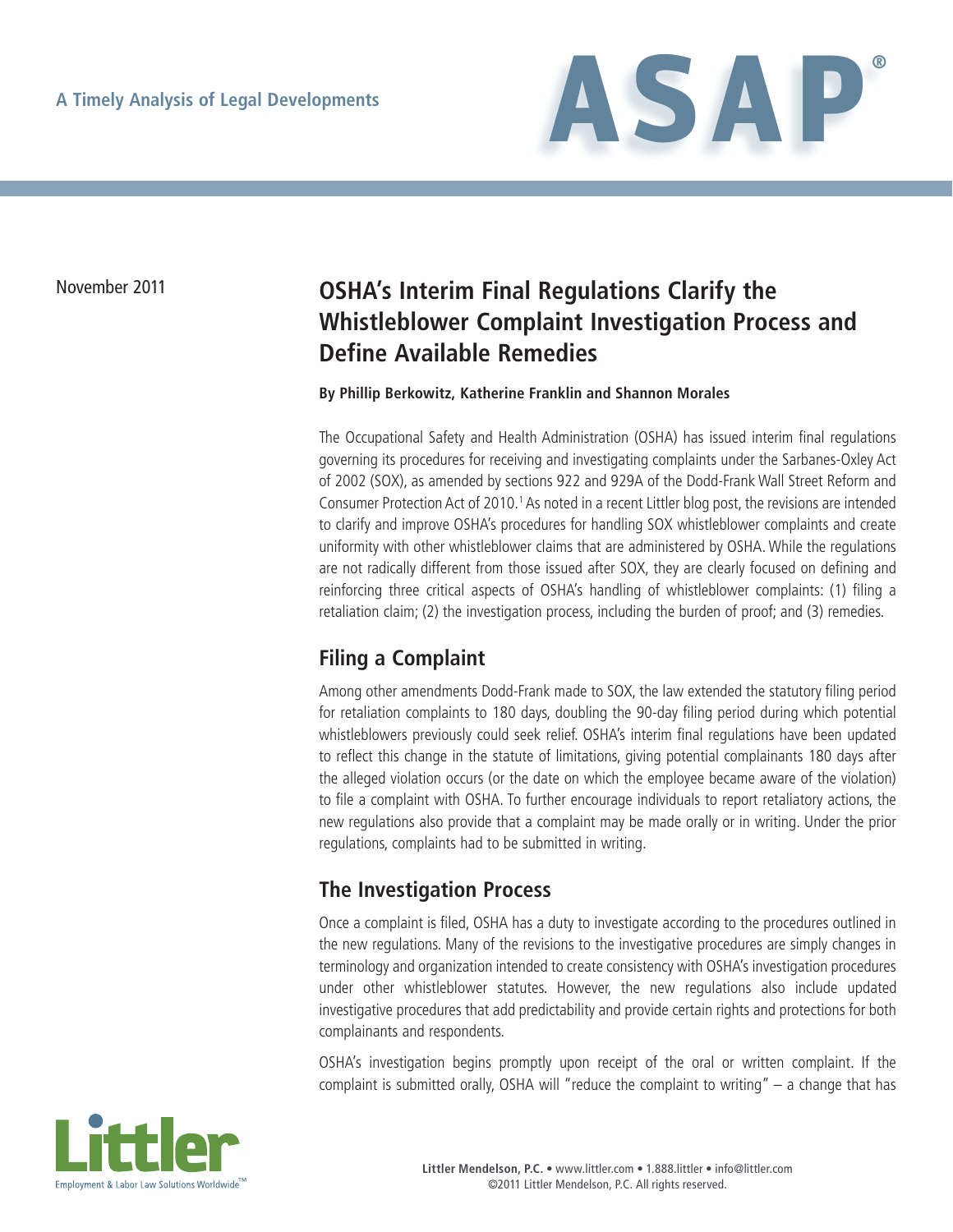received some criticism because it appears to call for OSHA to act as a complainant, rather than as a neutral agency. Regardless of how the complaint is filed, the Assistant Secretary for OSHA will notify the respondent-employer and the Securities and Exchange Commission (SEC) by providing each with a copy of the complaint. The respondent's copy will be redacted, if necessary, in accordance with the Privacy Act of 1974, 5 U.S.C. § 552a ("Privacy Act"), and other applicable confidentiality laws. The respondent then has 20 days to respond by written statement.

Throughout the investigation, OSHA will provide the complainant a copy of the respondent's submissions, and the complainant will have an opportunity to respond. OSHA will likewise redact, as necessary, any materials sent to the complainant in accordance with the Privacy Act and other applicable confidentiality laws. This sharing of information is expected to enhance OSHA's ability to conduct full and fair investigations and permit the Assistant Secretary to more thoroughly assess defenses raised by respondents.

During the investigation, the initial burden of proof lies with the complainant: he or she must demonstrate that the protected activity (whistleblowing) was a contributing factor in the adverse action alleged in the complaint. To meet this burden, the complaint, supplemented by interviews of the complainant, must allege the existence of facts that demonstrate: (1) the complainant engaged in protected activity; (2) the respondent knew or suspected that the complainant engaged in protected activity; (3) the complainant suffered an adverse action; and (4) the circumstances sufficiently raise the inference that the protected activity was a contributing factor in the adverse action. If the complainant fails to make this showing, the new regulations demand that the investigation be discontinued and the complaint dismissed.

If the complainant can demonstrate the required elements, the burden of proof shifts to the respondent-employer. To avoid liability, the employer must prove by "clear and convincing evidence" that it would have taken the same adverse action absent the protected activity. OSHA must dismiss a retaliation claim under SOX if either: (1) the complainant fails to demonstrate that the protected activity was a contributing factor in the adverse action; or (2) the employer rebuts the complainant's showing by providing clear and convincing evidence that it would have taken the same adverse action absent the protected activity.

While SOX is silent as to the degree of proof needed for a complainant to support his or her claim, OSHA has taken the position that a complainant must prove by a "preponderance of the evidence" that the protected activity contributed to the adverse action. If the complainant cannot make this showing, the burden never shifts to the employer to establish its defense by "clear and convincing evidence." Thus, the complainant bears the initial burden, but a heavier "clear and convincing evidence" burden lies with the employer.

### **Remedies**

### **"Make-Whole" Relief**

Within 60 days after the filing of the complaint, OSHA will issue written findings. If there is reasonable cause to believe that the complaint has merit, OSHA will order "all relief necessary to make the plaintiff whole" – meaning remedies that restore the complainant to the same position he or she would have had but for the retaliatory action. Such remedies include preliminary reinstatement, back pay with interest, and compensation for any special damages sustained as a result of the retaliation, including litigation costs, expert witness fees and reasonable attorney's fees. The respondent may file objections to the findings of the Assistant Secretary and request a hearing, but doing so will not suspend an order of preliminary reinstatement, which is effective upon the employer's receipt of findings and the preliminary order.

### **Economic Reinstatement as an Alternative to Preliminary Reinstatement**

The former SOX regulations provided that reinstatement would not be ordered where the respondent establishes that the complainant is a security risk. The new regulations removed that statement based on OSHA's belief that the determination of whether reinstatement is appropriate should be made upon review of the circumstances of each case. Where appropriate, however, OSHA may order that the complainant receive the same pay and benefits as before termination, without actually returning to work. This "economic reinstatement" is akin to an order of front pay and may be ordered in lieu of preliminary reinstatement.

According to OSHA, "economic reinstatement is designed to accommodate situations in which evidence establishes to OSHA's satisfaction that reinstatement is inadvisable for some reason, notwithstanding the employer's retaliatory discharge of the employee." OSHA clarifies, however, that the norm is for OSHA to order immediate preliminary reinstatement when a violation is found. An employer does not have a statutory right to choose economic reinstatement.